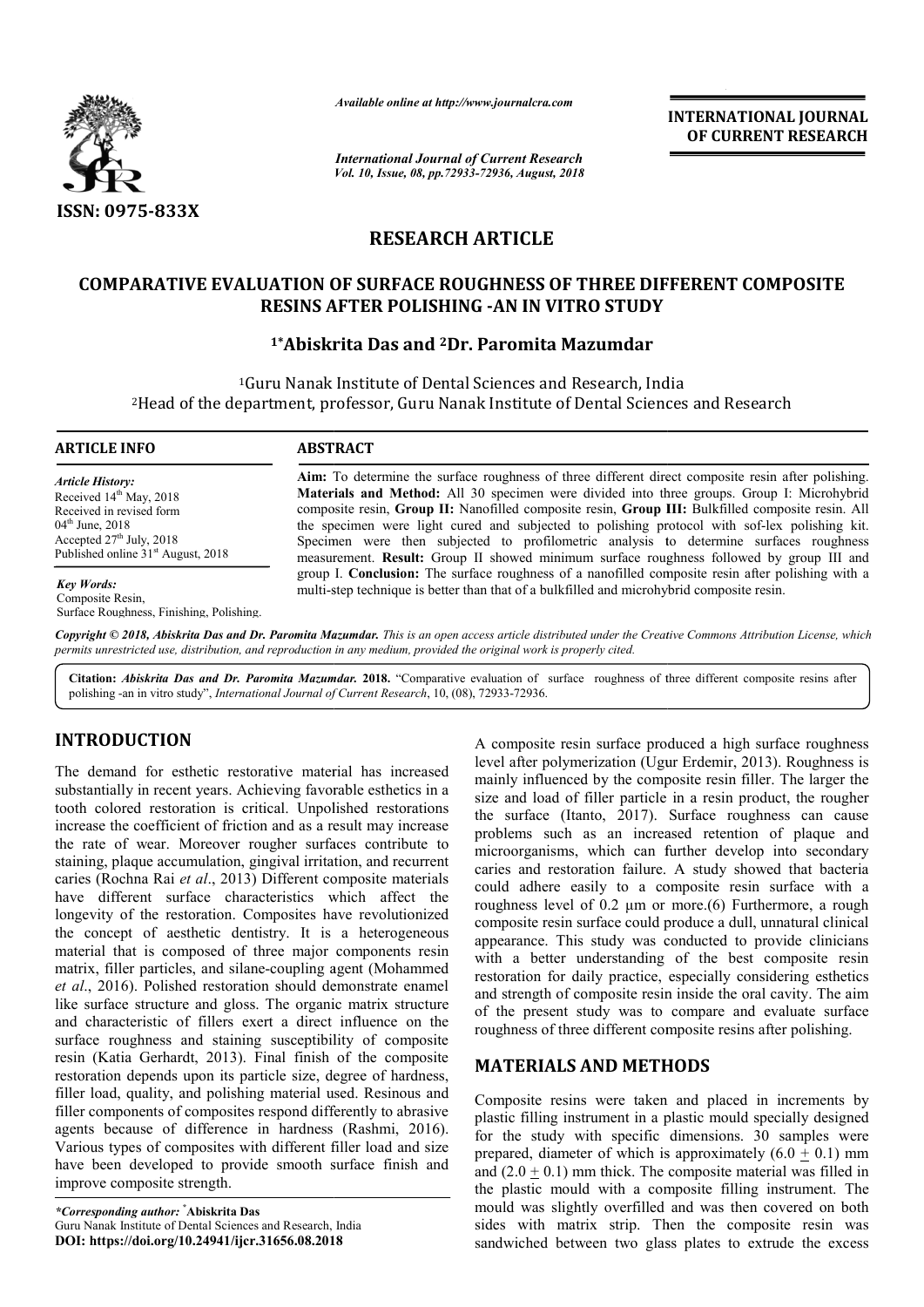material, and the excess material was removed. Samples were cured after covering the surface with mylar strip. All the specimens were subjected to curing with a LED light for 30 seconds. All the samples of were finished with a 12 fluted tungsten carbide bur then subjected to polishing. Care was taken to maintain the planar motion during the procedure. Specimens were polished using a multi-step technique in dry conditions with medium, fine, and superfine grit sizes from the Sof-Lex Extra Thin Contouring and Polishing System (3M ESPE, USA). Specimens were then immersed in distilled water and stored in 37oC for 24 hours.

All the specimen were divided into three groups:

**Group I:** Microhybrid composite resin (Filtek Z250, 3M ESPE, USA)

**Group II:** Nanofilled composite resin (Filtek Z350 XT, 3M ESPE, USA)

**Group III:** Bulkfilled composite resin. (3M ESPE Filtek)

Surface roughness was determined by Rtec non- contact profilometer. It was characterized by the height parameter, Ra (μm). The surface roughness (Ra) values of each sample were measures. The Ra value (μm) reading were recorded using a profilometer with 0.8 mm cutoff and 0.25 mm/s speed. Three measurements were made and an average were calculated. The results were tabulated and subjected to statistical analysis. Data were subjected to statistical analysis and analyzed using one‑way anova analysis of variance using the SAS. Significant were considered at p<0.05. All the statistical analysis were performed.

## **RESULTS**

- Among all the three categories, Group II (Nanofilled composite resin) has the lowest surface roughness and is significantly lower than the Group I  $&$  Group III. The p value is much less than 0.01%.
- Comparing across individual groups of GROUP I (Microhybrid Composite Resin) and GROUP II (Nanofilled Composite resin),the mean surface roughness of GROUP II (Nanofilled composite resin) is significantly lower than GROUP I (Microhybrid Composite Resin) at a p value of 0.0004%.
- Comparing across individual groups of GROUP II (Nanofilled Composite Resin),and GROUP III (Bulkfilled Composite Resin),the mean surface roughness of GROUP II( Nanofilled Composite Resin) is significantly lower than GROUP III( Bulkfilled Composite Resin)at a p value of 0.02%.
- Comparing across individual groups of GROUP III (Bulkfilled Composite Resin),and GROUP I (Microhybrid Composite Resin) the mean surface roghness of GROUP III( Bulkfilled Composite Resin)is significantly lower than GROUP I (Microhybrid Composite Resin) at a p value of 0.01%.
- In terms of quality of material, nanohybrid composite resin showed the best result followed by bulkfilled composite resin and microhybrid composite resin.
- The conclusion is statistically proved using the one way anova test.

**Table 1.**

| Material          | Mean  | Standard deviation |  |
|-------------------|-------|--------------------|--|
| Microhybrid       | 1.073 | 0.44               |  |
| Nanofilled        | 0.294 | 0.14               |  |
| <b>Bulkfilled</b> | 0.569 | 0 34               |  |



**Figure 1. Soflex Polishing Kit**



**Figure 2. Rtec Surface Profilometer**



**Figure 3. Measurement of surface roughness**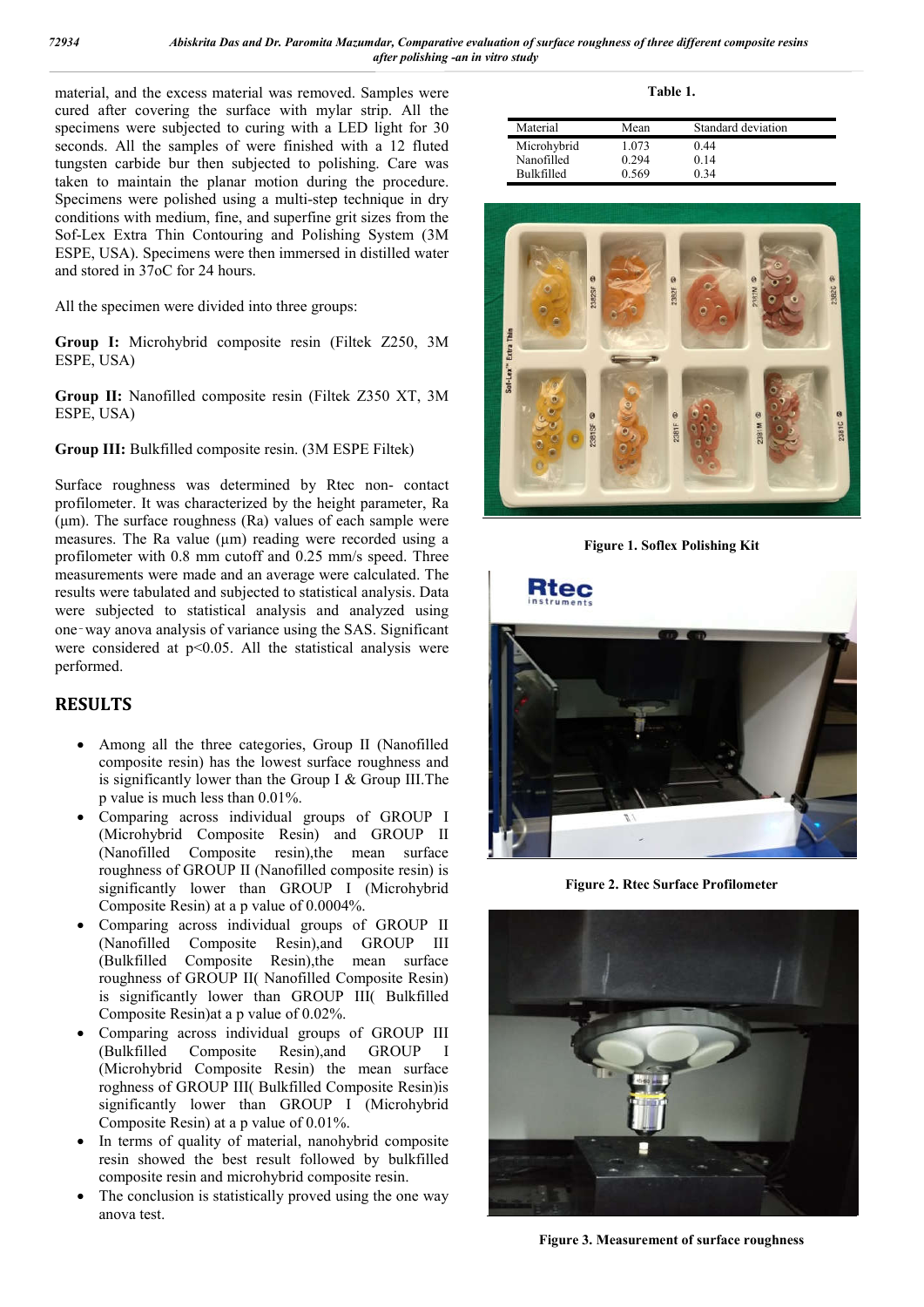

**Figure 4. Graphical representation of surface roughness values of different materials**

### **DISCUSSION**

Composite resins used in this study were microhybrid, nanofilled and bulkfilled because all are readily available and are commonly used for tooth restoration. The finishing procedure was carried out using an aluminum oxide polishing instrument on dry conditions according to the manufacturer's instructions. The polishing procedure in this study was performed using a multi-step technique with particles of the same material varying from large to small. The polishing procedure was done immediately after finishing. Specimens were then immersed in distilled water to mimic the condition of the oral cavity. Finishing was necessary after curing based on standard operating procedure (Ugur Erdemir, 2013.)

All the groups showed a surface roughness beyond the composite resin roughness tolerance of 0.2 μm. This could be caused by the use of a very abrasive aluminum oxide instrument with a particle size of 50-90 μm. (Brijesh Patel, 2016). This indicated the necessity of the polishing procedure. The continuous development of esthetically acceptable adhesive restorative material has made a variety of tooth colored materials available for clinical use (Rishi D Yadav, 2016). The average particle size of primary filler in nanocomposite and microhybrid is in nanometer and micrometer range, respectively. Due to this small size of filler particles the wear of the restoration does not create a rough surface (Rochna Rai, 2013). These results are supported by Lu *et al*. who also reported better surface smoothness of nanocomposites. The literature also reveals that all the type of restorative material as well as the finishing and polishing protocol influence the surface geometry of esthetic restorations (Nashaat Mohammed Magdy, 2017). Composite resin consists of hard filler component and soft resin matrix. After polishing of restoration, filler particle are left protruding while resin matrix remains shorter. This results into surface roughness (Tamayo Watanabe, 2005). This can be reduced with use of an effective polishing system. The use of finishing and polishing technique is essential to improve the mechanical properties of composite resin surface (Polyana Moura Ferreira, 2015). Fruits have reported that three types of motion may be critical to the development of optimal surface smoothness rotary motion (circular), planar motion, or reciprocating motion kusum bashetty It was found that for all the materials and abrasive grits, the planer motion achieved the lowest Ra values. In the current study, a planar motion was used for polishing  $($  Jinzhong Wu, 2015)

Vyavahare *et al.* in their study reported that rough surface on restoration can promote accumulation of dental plaque and bacterial adhesion, which can be prevented by polishing the composite surface after restoration (Maria, 2015). Schmitt *et al*. observed better surface result with use of sof‑lex polishing system. Sof-lex products are flexible, color coded (dark‑to‑light shade from coarse‑to‑fine grits) discs made up of aluminum oxide coated with polyurethane (Rashmi G Chour, 2016). They are available as medium  $(40 \mu m)$ , fine  $(24 \mu m)$ um) and ultrafine (8 um) grit sequence. Sof-lex is multistep finishing and polishing system used in dry field for finishing and polishing under light pressure (Schmit, ?). In the present study, surface profilometer was used to check surface roughness. It has vertical resolution at nm level, high speed, reliability, and cannot be damaged easily on use. It helps to obtain two‑dimensional as well as three dimensional images of the specimens (Richard Koh, 2008). Different polishing techniques give different surface Ra values. The Ra value of a specimen was defined as the arithmetic average height of roughness component irregularities from the mean line measured within the sampling length (Ergucu, 2007) The surface roughness of the restoration will appear optically smooth when their surface Ra value is smaller than  $0.1\mu$ . (Mohammed S Abzal, 2016). The present study compared the surface roughness of different composite resin restorative materials; microhybrid, nanofilled and Bulk-fill composite resin after finishing/polishing with Sof-lex polishing system.

These restorative materials were selected because they have different filler load. Profilometers have been used for years to measure surface roughness in laboratory investigations. For a composite finishing system to be effective, the abrasive particles must be relatively harder than the filler materials (Nashaat Mohammed Magdy, 2017). If not, the polishing agent will only remove the soft resin matrix and leave the filler particles protruding from the surface. Even though the effects of previous finishing instruments on the surface roughness of resin composites have been well studied, the results are controversial (Richard Koh, 2008). This difference is partly attributed to the size, hardness, and amount of filler of the resins used to restore the teeth. When surface roughness is evaluated, another contributing variable is the resin composite system (Nashaat Mohammed Magdy, 2017). During polishing, these particles can be worn away, rather than plucking out the large second particle from the resin itself. Eventually, the surfaces have smaller defects and better polish retention (Ergucu, 2007).

**Limitations of the Study:** The present study is an *in vitro* test and there could be changes in clinical situations. In this study only three types of composite resin were evauated. The recent development in composite resin in terms of resin matrix or fillers have not been concluded nor the article has taken into consideration the recent developments. Further research is needed with other types of composite resin also. In this study, sample size was less and only one polishing system was taken. There is a need of further research to check other polishing systems with larger sample sizes and also in in clinical situations.

#### **Conclusion**

Within the limitations of this study, it has been found that there is a difference in surface roughness between microhybrid,